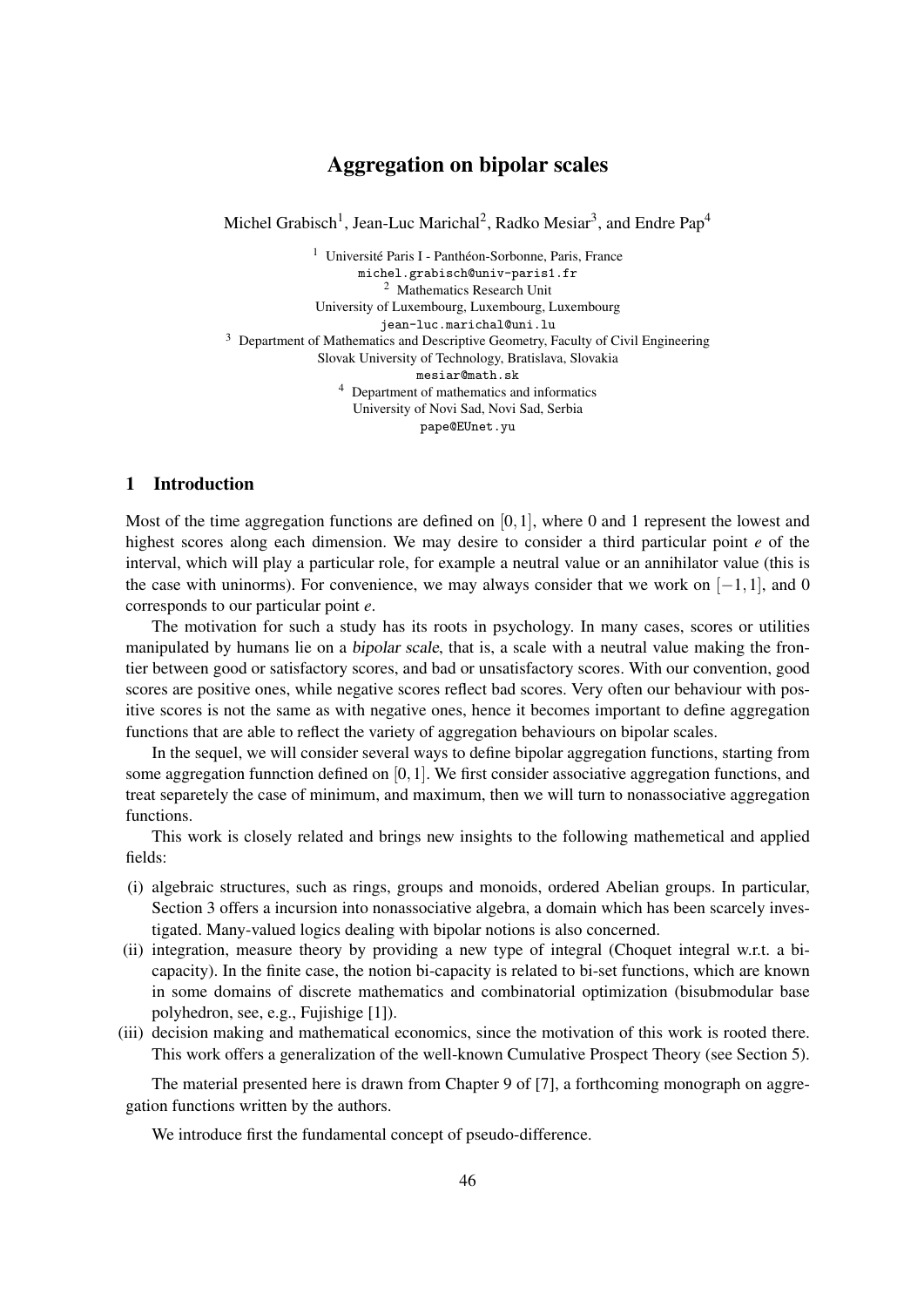Definition 1. *Let* S *be a t-conorm (see [8] for details on t-norms and t-conorms).*

*(i) The* S-difference *is defined for any*  $(a,b)$  *in*  $[0,1]^2$  *by*  $a-b := \inf\{c \in [0,1] \mid S(b,c) \ge a\}$ *. (ii)* The pseudo-difference associated to S *is defined for any*  $(a,b)$  *in*  $[0,1]^2$  *by* 

$$
a \ominus_{\mathsf{S}} b := \begin{cases} a - b & \text{if } a \geq b \\ -\left(b - a\right) & \text{if } a < b \\ 0, & \text{if } a = b, \end{cases}
$$

**Proposition 1.** *If* S *is a continuous Archimedean t-conorm with additive generator s, then a − b* =  $s^{-1}(0 \vee (s(a) - s(b)))$ , and  $a \ominus s b = g^{-1}(g(a) - g(b))$ , with  $g(x) := s(x)$  for  $x \ge 0$ , and  $g(x) := -s(-x)$ *for*  $x \leq 0$ *.* 

### 2 Associative bipolar operators

In this section, we want to define associative and commutative operators where 0 is either a neutral element or an annihilator element, which we call respectively (symmetric) pseudo-addition and (symmetric) pseudo-multiplication. This section is mainly based on [3].

We denote respectively by  $\oplus, \otimes : [-1,1]^2 \rightarrow [-1,1]$  these operators.

# 2.1 Pseudo-additions

Our basic requirements are the following, for any  $x, y, z \in [-1, 1]$ :

- A1 Commutativity:  $x \oplus y = y \oplus x$
- A2 Associativity:  $x \oplus (y \oplus z) = (x \oplus y) \oplus z$
- A3 Neutral element  $x \oplus 0 = 0 \oplus x = x$ .
- A4 Nondecreasing monotonicity:  $x \oplus y \leq x' \oplus y'$ , for any  $x \leq x'$ ,  $y \leq y'$ .

The above requirements mean that we recognize  $\oplus$  as a t-conorm when restricted to [0,1], which we denote by S. Since [−1,1] is a symmetric interval, and if 0 plays the role of a neutral element, then we should have

A5 Symmetry:  $x \oplus (-x) = 0$ , for all  $x \in ]-1,1[$ .

From A1, A2, and A5 we easily deduce  $(-x) \oplus (-y) = -(x \oplus y)$ ,  $\forall (x, y) \in ]-1,0]^2 \cup [0,1]^2$ . Then, A3 and A4 permit to define  $\oplus$  on  $[-1,1]$ :

$$
x \oplus y = \begin{cases} S(x,y) & \text{if } x, y \in [0,1] \\ -S(-x,-y) & \text{if } x, y \in [-1,0] \\ x \ominus_S(-y) & \text{if } x \in [0,1[, y \in ]-1,0] \\ 1 \text{ or } -1 & \text{if } x = 1, y = -1, \end{cases}
$$
(1)

with the remaining cases being determined by commutativity. We distinguish several cases for S. We write for convenience  $x \oplus (-y) = x \ominus y$  for any  $x, y \in [-1, 1]^2$ .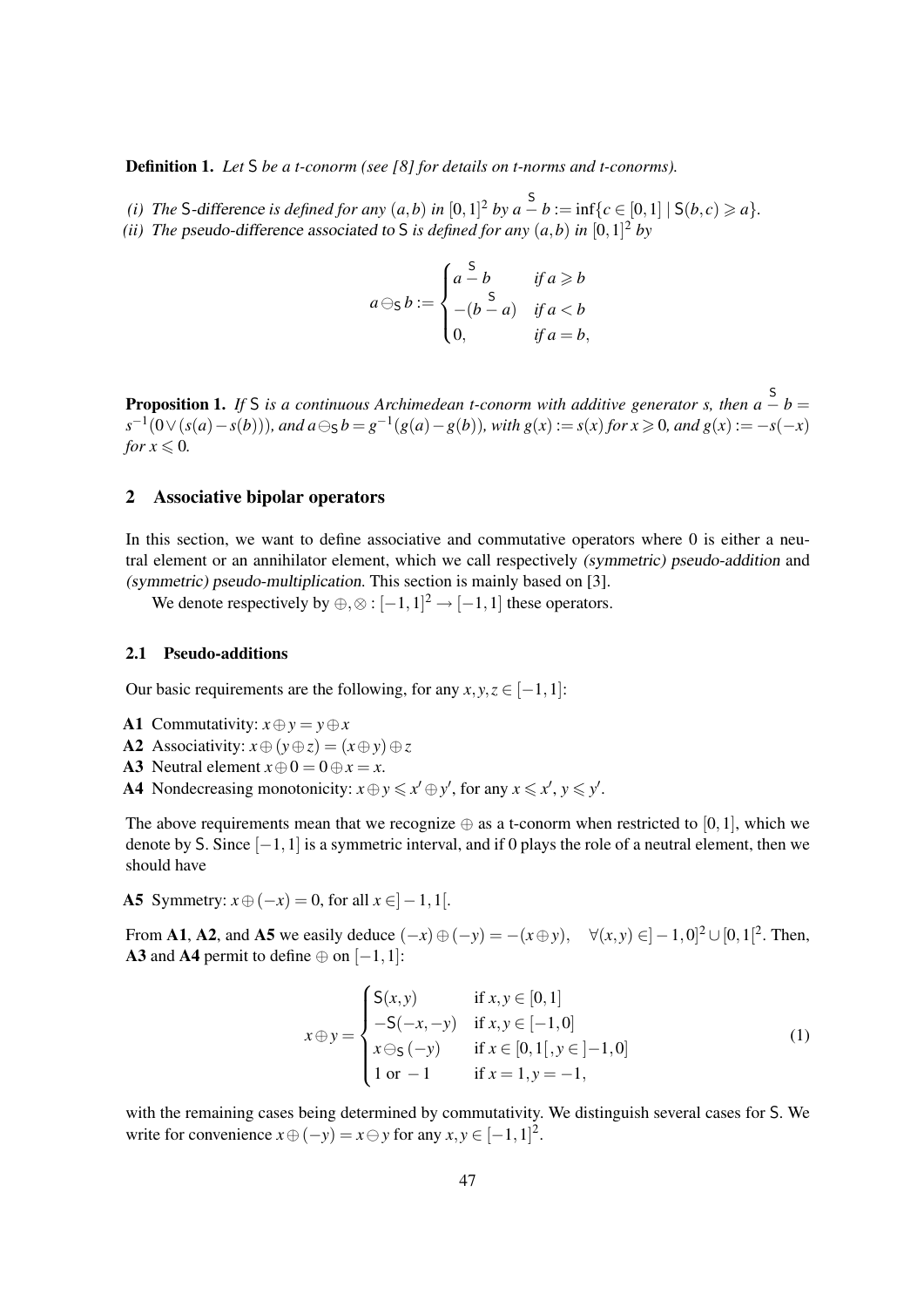S *is a strict t-conorm* with additive generator *s*. Let us rescale  $\oplus$  on  $[0,1]^2$ , calling U the result:

$$
U(z,t) := \frac{((2z-1) \oplus (2t-1)) + 1}{2}.
$$
 (2)

We introduce  $g : [-1,1] \to [-\infty,\infty]$  by  $g(x) := s(x)$  for positive  $x$ ,  $g(x) := -s(-x)$  for negative  $x$ , i.e., *g* is a symmetrization of *s*. Then  $x \oplus y = g^{-1}(g(x) + g(y))$  for any  $x, y \in [-1, 1]$ , with the convention  $\infty - \infty = \infty$  or  $-\infty$ . Also, U is a generated uninorm that is continuous (except at  $(0,1)$  and  $(1,0)$ ), strictly increasing on  $]0,1[^2$ , has neutral element  $\frac{1}{2}$ , and is conjunctive (respectively, disjunctive) when the convention  $\infty - \infty = -\infty$  (respectively,  $\infty - \infty = \infty$ ). Finally, we have:

**Theorem 1.** Let S be a strict t-conorm with additive generator s and  $\oplus$  the corresponding pseudo*addition. Then* (]−1,1[,⊕) *is an Abelian group.*

S *is a nilpotent t-conorm* with additive generator *s*. It is easy to see that the construction does not lead to an associative operator.

S *is the maximum operator.* This case will be treated in Section 3.

S *is an ordinal sum of continuous Archimedean t-conorms.* In this case too, associativity cannot hold everywhere.

### 2.2 Pseudo-multiplications

Our first requirements are, for any  $x, y, z \in [-1, 1]$ 

- **M0** 0 is an annihilator element:  $x \otimes 0 = 0 \otimes x = 0$
- M1 Commutativity:  $x \otimes y = y \otimes x$
- M2 Associativity:  $x \otimes (y \otimes z) = (x \otimes y) \otimes z$ .

Let us adopt for the moment the following.

M3 Nondecreasing monotonicity on  $[0,1]^2$ :  $x \otimes y \leq x' \otimes y'$ , for any  $0 \leq x \leq x' \leq 1$ ,  $0 \leq y \leq y' \leq 1$ . **M4** Neutral element for positive elements:  $x \otimes 1 = 1 \otimes x = x$ , for all  $x \in [0, 1]$ ,

then axioms M1 to M4 make  $\otimes$  a t-norm on  $[0,1]^2$ , and M0 is deduced from them. If pseudo-addition and pseudo-multiplication are used conjointly, a natural requirement is then distributivity.

**M5** Distributivity of ⊗ with respect to ⊕:  $x \otimes (y \oplus z) = (x \otimes y) \oplus (x \otimes z)$  and  $(x \oplus y) \otimes z = (x \otimes z) \oplus (y \otimes z)$ for all  $x, y, z \in [-1, 1]$ .

Then under A1 to A4, and M1 to M4, axiom M5 can be satisfied on  $[0,1]^2$  if and only if  $\oplus = \vee$ . Finally we can show:

**Proposition 2.** *Under M1 to M5 and A3, A5,*  $\otimes$  *has the form*  $x \otimes y = sign(x \cdot y)T(|x|,|y|)$ *, for some t-norm* T*.*

If distributivity is not needed, we can impose monotonicity of  $\otimes$  on the whole domain  $[-1,1]^2$ :

M3' Nondecreasing monotonicity for  $\otimes$ :  $x \otimes y \leq x' \otimes y'$ ,  $-1 \leq x \leq x' \leq 1$ ,  $-1 \leq y \leq y' \leq 1$ .

Then, if we impose in addition

**M4'** Neutral element for negative numbers:  $(-1) \otimes x = x$  for all  $x \le 0$ ,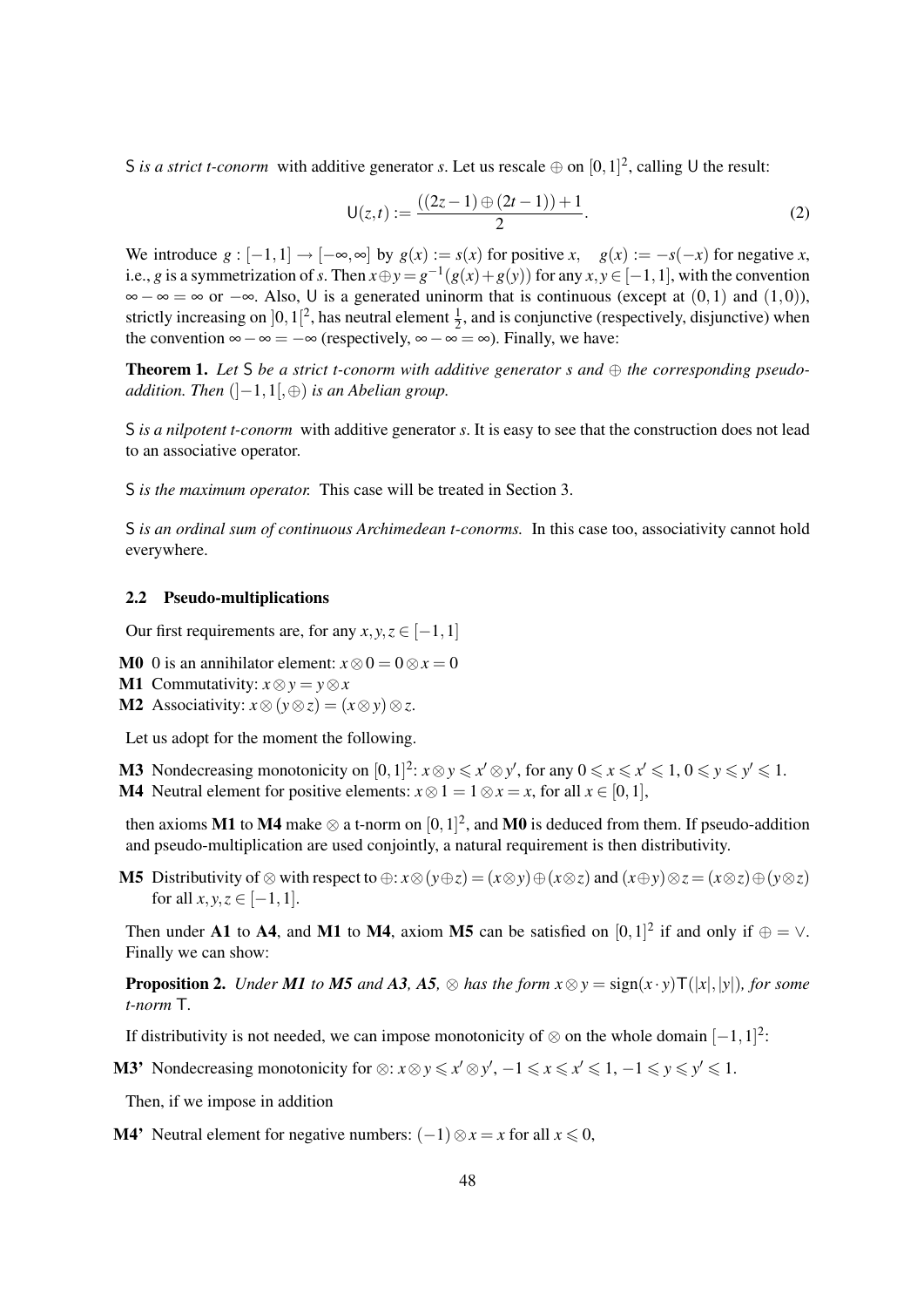up to a rescaling in  $[0,1]^2$ ,  $\otimes$  is a nullnorm with  $a = 1/2$ . In summary, we have shown the following. Proposition 3. *Under M1, M2, M3', M4 and M4',* ⊗ *has the following form:*

$$
x \otimes y = \begin{cases} \mathsf{T}(x, y) & \text{if } x, y \geq 0 \\ \mathsf{S}(x+1, y+1) - 1 & \text{if } x, y \leq 0 \\ 0 & \text{otherwise} \end{cases}
$$

*for some t-norm* T *and t-conorm* S*.*

# 3 Symmetric minimum and maximum

The previous section has shown that except for strict t-conorms, there was no way to build a pseudoaddition fulfilling requirements A1 to A5. Hence extending the maximum on  $[-1,1]^2$  in this way is not possible. However, we will show that this is in fact almost possible (see [2] for details).

#### 3.1 The symmetric maximum

Our basic requirements are:

- SM1  $\otimes$  coincide with ∨ on  $(L^+)^2$ .<br>SM2 Commutativity
- SM2 Commutativity
- SM3 Associativity

SM4 0 is a neutral element

**SM5**  $-x$  is the symmetric image of *x*, i.e.  $x \mathcal{Q}(-x) = 0$ .

These requirements are already contradictory. In fact, SM1 and SM5 imply that associativity (SM3) cannot hold. The following can be shown.

Proposition 4. *Under conditions (SM1), (SM5) and (SM6), no operation is associative on a larger domain than*  $\oslash$  *defined by:* 

$$
x \otimes y = \begin{cases} -(|x| \vee |y|) & \text{if } y \neq -x \text{ and } |x| \vee |y| = -x \text{ or } = -y \\ 0 & \text{if } y = -x \\ |x| \vee |y| & \text{otherwise.} \end{cases}
$$
(3)

*Except for the case y =*  $-x$ *,*  $x \otimes y$  *equals the absolutely larger one of the two elements x and y.* 

### 3.2 Symmetric minimum

The case of the symmetric minimum is less problematic. The following requirements determine it uniquely.

**Sm1** ⊗ coincides with ∧ on  $(L^+)^2$ <br>Sm2. Pule of signs:  $(x \otimes y) = 0$ Sm2 Rule of signs:  $-(x \textcircled{y}) = (-x) \textcircled{y} = x \textcircled{y} (-y)$ , for all *x*, *y* ∈ *L*.

Under Sm1 and Sm2, we get

$$
x \otimes y := \begin{cases} -(|x| \wedge |y|) & \text{if sign}(x) \neq \text{sign}(y) \\ |x| \wedge |y| & \text{otherwise.} \end{cases}
$$
(4)

As for pseudo-multiplications, we could as well impose a different rule of signs, namely  $-(x \otimes y)$  =  $(-x)$ \over  $(-y)$ , and impose monotonicity on the whole domain. This would give, up to a rescaling, a nullnorm, namely  $\text{Med}_{0.5}(x, y) := \text{Med}(x, y, 0.5)$ .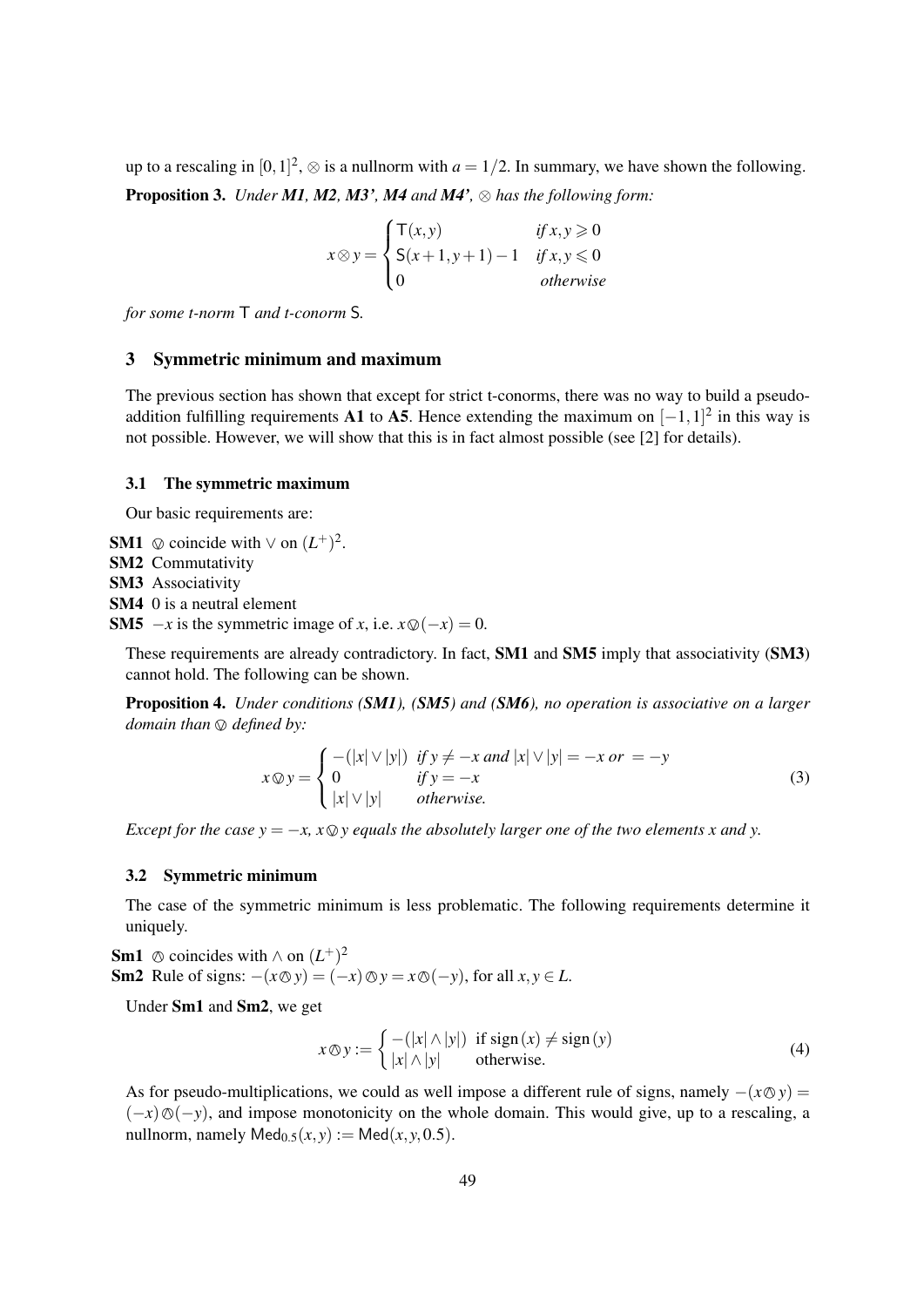## 4 Separable aggregation functions

We consider here not necessarily associative functions A. A simple way to build bipolar aggregation functions is the following. Let  $A^+, A^-$  be given aggregation functions on  $[0,1]^n$ . We define A on  $[-1, 1]$ <sup>n</sup> by A(**x**) := ψ(A<sup>+</sup>(**x**<sup>+</sup>),A<sup>−</sup>(**x**<sup>−</sup>)), ∀**x** ∈ [−1, 1]<sup>n</sup>, where **x**<sup>+</sup> := **x** ∨ **0**, **x**<sup>−</sup> := (−**x**)<sup>+</sup>, and ψ is a pseudo-difference (Definition 1). A bipolar aggregation function defined as above is called separable.

We give as illustration three cases of interest.

 $A^+ = A^-$  *is a strict t-conorm* S. If  $A^+ = A^-$  is a strict t-conorm S with generator *s*, and  $\ominus_S$  is taken as pseudo-difference, we recover the construction of Section 2.

 $A^+ = A^-$  *is a continuous t-conorm* S. We know by Section 2 that associativity is lost if S is not strict. Restricting to the binary case, it is always possible to apply the definition of  $\oplus$  given by (1), taking the associated pseudo-difference operator  $\ominus$ <sub>S</sub>. For example, considering  $S = S_L$ , we easily obtain  $A(x, y) = ((x + y) \wedge 1) \vee (-1).$ 

 $A^+$ ,  $A^-$  *are integral-based aggregation functions*. An interesting case is when  $A^+$ ,  $A^-$  are integralbased aggregation functions, such as the Choquet or Sugeno integrals. Then we recover various definitions of integrals for real-valued functions. Specifically, let us take  $A^+, A^-$  to be Choquet integrals with respect to capacities  $\mu^+, \mu^-,$  and  $\psi$  is the usual difference  $\ominus_L$ . Then:

- $-\int$  Taking  $\mu^+ = \mu^-$  we obtain the symmetric Choquet integral or Šipoš integral  $\check{C}_\mu(\mathbf{x}) := C_\mu(\mathbf{x}^+) C_\mu(\mathbf{x}^+)$ *C*<sub>µ</sub>(**x**<sup>−</sup>).
- − Taking  $\mu^- = \overline{\mu^+}$  we obtain the asymmetric Choquet integral  $C_\mu(\mathbf{x}) := C_\mu(\mathbf{x}^+) C_{\overline{\mu}}(\mathbf{x}^-)$ .
- For the general case, we obtain what is called in decision making theory the Cumulative Prospect Theory (CPT) model [9] CPT<sub>*µ*<sup>+</sup>, $\mu$ </sub><sup>-</sup>(**x**) :=  $C_{\mu}$ +(**x**<sup>+</sup>) –  $C_{\mu}$ -(**x**<sup>-</sup>).

### 5 Integral-based aggregation functions

It is possible to generalize the above definitions based on the Choquet integral to a much wider model called the Choquet integral w.r.t bicapacities (see [4, 5] and [6] for a general construction).

We introduce  $Q(N) := \{(A,B) | A,B \subseteq N, A \cap B = \emptyset\}$ . A bicapacity *w* on *N* is a function *w*:  $Q(N) \to \mathbb{R}$  satisfying  $w(\emptyset, \emptyset) = 0$ , and  $w(A, B) \leq w(C, D)$  whenever  $A \subseteq C$  and  $B \supseteq D$  (monotonicity).

**Definition 2.** Let w be a bicapacity and  $\mathbf{x} \in \mathbb{R}^n$ . The Choquet integral of  $\mathbf{x}$  with respect to w is given *by*  $C_w(\mathbf{x}) := C_{\mathcal{V}_{N_\mathbf{x}^+}}(|\mathbf{x}|)$ *, where*  $\mathcal{V}_{N_\mathbf{x}^+}$  *is a game on N defined by*  $\mathcal{V}_{N_\mathbf{x}^+}(C) := w(C \cap N_\mathbf{x}^+, C \cap N_\mathbf{x}^-)$ *, and*  $N_{\mathbf{x}}^{+} := \{i \in N \mid x_{i} \geqslant 0\}, N_{\mathbf{x}}^{-} = N \setminus N_{\mathbf{x}}^{+}.$ 

The CPT model (and hence the asymmetric and symmetric Choquet integrals) are recovered taking a bicapacity of the form  $w(A, B) = \mu_+(A) - \mu_-(B)$ , for all  $(A, B) \in Q(N)$ .

### References

- 1. S. Fujishige. *Submodular functions and optimization*. Elsevier, 2nd edition edition, 2005.
- 2. M. Grabisch. The Möbius function on symmetric ordered structures and its application to capacities on finite sets. *Discrete Mathematics*, 287(1-3):17–34, 2004.
- 3. M. Grabisch, B. De Baets, and J. Fodor. The quest for rings on bipolar scales. *Int. J. of Uncertainty, Fuzziness, and Knowledge-Based Systems*, 12(4):499–512, 2004.
- 4. M. Grabisch and Ch. Labreuche. Bi-capacities. Part I: definition, Möbius transform and interaction. *Fuzzy Sets and Systems*, 151:211–236, 2005.